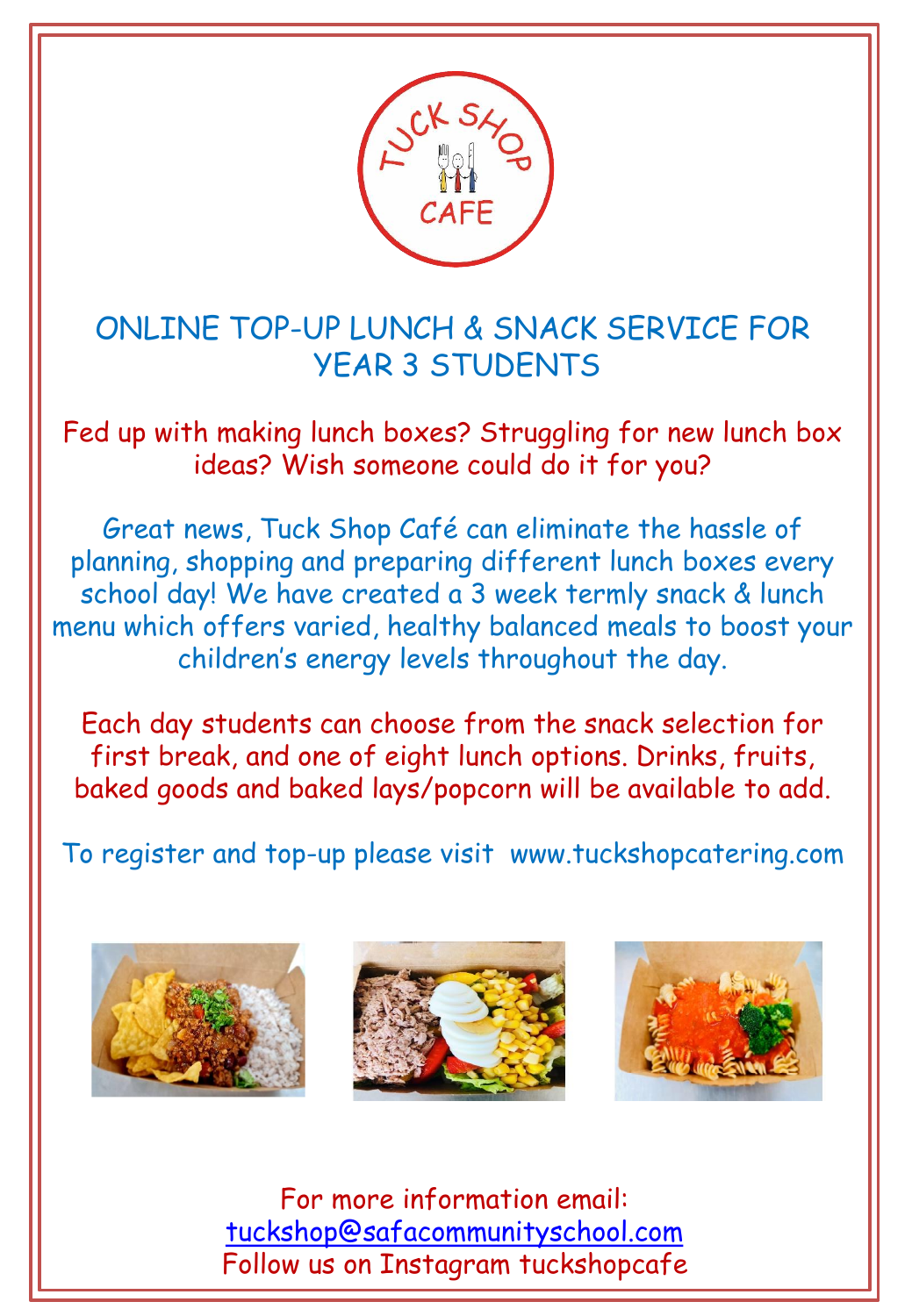## FS1-Y3 MENU 1



Served week: Feb 21st-25th/Mar 14th-18th

Meals will be delivered to student classrooms ready for snack and lunch break. All meals are prepared fresh daily onsite and pre-packed in eco-friendly packaging..

\*We are nut-free \*Vegetables are locally sourced where possible \*Sandwiches contain salad and are whole-wheat.

**V**-vegetarian **VE**-vegan **G**-gluten **D**-dairy E-egg **L**-lentil **C**-celery **F**-fish

Students can choose from the snack & lunch options daily – drinks and snacks are available during both breaks. Choose from both snack & lunch on Fridays – all items will be delivered at one time.

## Snack Options

## Monday Lunch

| Chicken quesadilla G/D/L/C<br>Pitta pizza V/G/D/L/C | 1- Beef lasagna G/D/C<br>2- Macaroni cheese with cauliflower V/G/D<br>Both served with vegetables VE<br>3- Tomato, lentil & vegetable sauce with penne pasta VE/G/L/C<br>4- Coronation chicken sandwich G/E/D<br>5- Egg salad sandwich V/G/E<br>6- Sweet chili chicken & cheddar toasted panini G/D<br>7- Cream cheese, cheddar & roast peppers toasted panini V/G/D<br>8- Chicken Caesar salad G/E/D |
|-----------------------------------------------------|-------------------------------------------------------------------------------------------------------------------------------------------------------------------------------------------------------------------------------------------------------------------------------------------------------------------------------------------------------------------------------------------------------|
| Plain croissant V/G/D/E                             | <b>Tuesday Lunch</b>                                                                                                                                                                                                                                                                                                                                                                                  |
| Chocolate croissant V/G/D/E                         | 1- Butter chicken with rice D                                                                                                                                                                                                                                                                                                                                                                         |
| Fresh mixed fruit pot VE                            | 2- Vegetable curry with paneer V/D<br>Both served with vegetables VE                                                                                                                                                                                                                                                                                                                                  |
| Watermelon pot VE                                   | 3- Tomato, lentil & vegetable sauce with penne pasta VE/G/L/C<br>4- Tuna mayo salad sandwich G/F/E                                                                                                                                                                                                                                                                                                    |
| Whole fruits VE                                     | 5- Cream cheese & cucumber sandwich V/G/D<br>6- Turkey cheese toasted panini G/D                                                                                                                                                                                                                                                                                                                      |
| Vegan chia overnight oats VE/G                      | 7- Cheese & tomato toasted panini V/G/D<br>8- Puy lentil & feta salad V/D                                                                                                                                                                                                                                                                                                                             |
| Granola pot V/D/G                                   | <b>Wednesday Lunch</b>                                                                                                                                                                                                                                                                                                                                                                                |
| Carrot & cucumber sticks with humus VE              | 1- Teriyaki chicken with rice G                                                                                                                                                                                                                                                                                                                                                                       |
| Popcorn VE                                          | 2- Vegetable & tofu teriyaki stir fry with rice VE/G<br>Both served with vegetables VE                                                                                                                                                                                                                                                                                                                |
| Baked lays/Sunbites V/G/D                           | 3- Tomato, lentil & vegetable sauce with penne pasta VE/G/L/C<br>4- BBQ chicken sandwich G                                                                                                                                                                                                                                                                                                            |
| Oat cookie V/G/D/E                                  | 5- Coronation chickpea sandwich V/G/E<br>6- Chicken tikka toasted panini G/D                                                                                                                                                                                                                                                                                                                          |
| Banana bread V/G/E/D                                | 7- Cheese & onion toasted panini V/G/D<br>8- Tuna & egg salad F/E                                                                                                                                                                                                                                                                                                                                     |
| Brownie V/G/D/E (Wednesday)                         | Thursday Lunch                                                                                                                                                                                                                                                                                                                                                                                        |
|                                                     | 1 - Beef burger with wedges G<br>2- Margarita pizza with wedges V/G/D/L/C<br>Both served with vegetables VE<br>3- Tomato, lentil & vegetable sauce with penne pasta VE/G/L/C<br>4- Tuna salad sandwich G/F/E<br>$1.21$ Mm $10$                                                                                                                                                                        |

- **5-** Roasted vegetable & humus sandwich **VE/G**
- **6-**Turkey cheese toasted panini **G/D**
- **7-**Cheese & fresh tomato sauce toasted panini **V/G/D/L/C**
- **8-** Mixed bean & date salad **VE**

## Friday Lunch

- **1-** Chicken noodles **G/F**
- **2-** Vegetable noodles **V/G/F**
- **3-** Tomato, lentil & vegetable sauce with penne pasta **VE/G/L/C**
- **4-** Chicken mayo sandwich **G/E**
- **5-** Egg salad sandwich **G/V/E**
- **6-** BBQ chicken toasted panini **G/D**
- **7-** Cheese & tomato toasted panini **V/G/D/L/C**
- **8-** Pasta salad with cheese **V/G/D/L/C**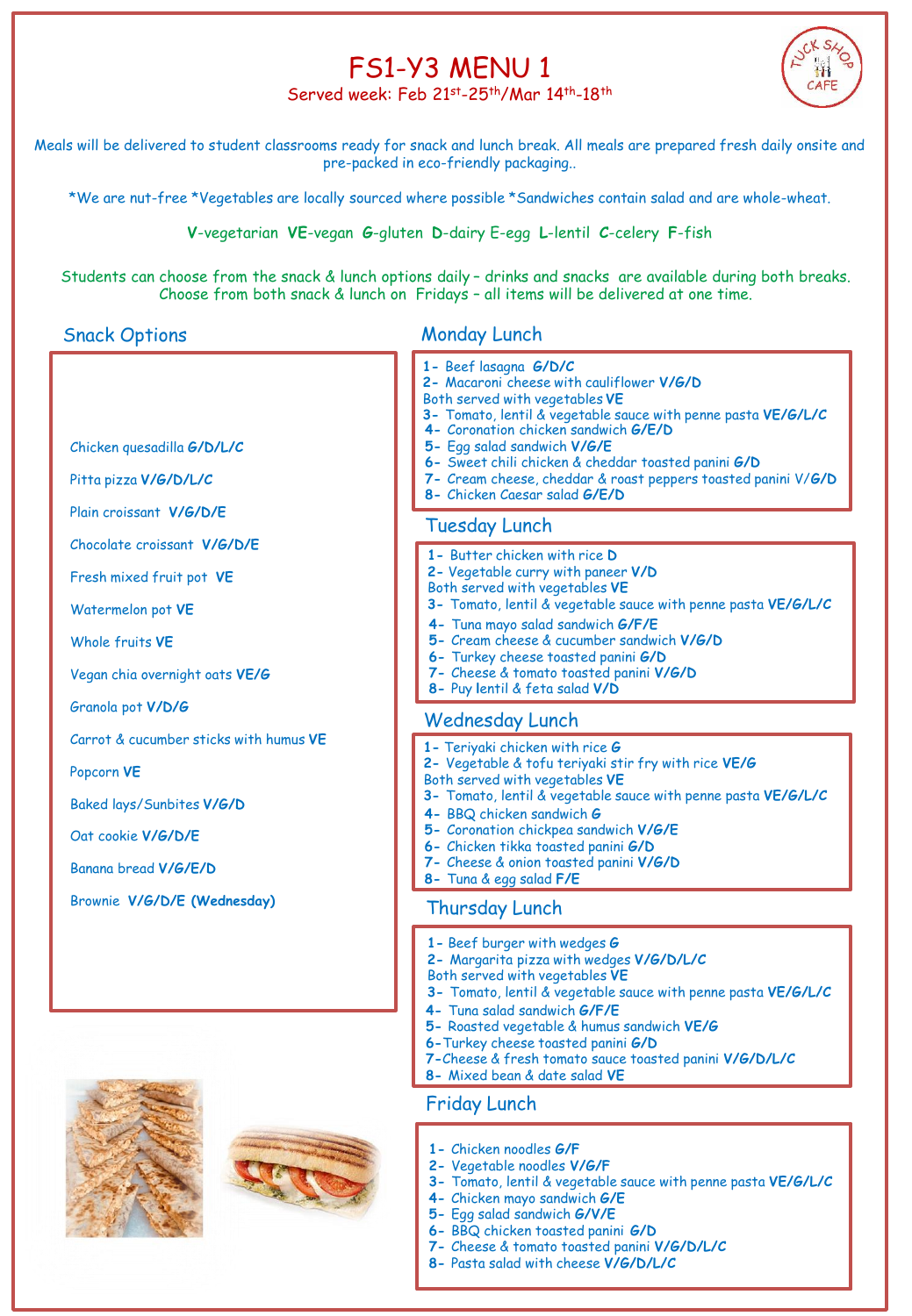## Y4-13 MENU 2 Served week: Feb 28th- Mar 4th/Mar 21st-25th



Y5-13 meals will be served from designated services points. All meals are prepared fresh daily onsite and pre-packed in eco-friendly packaging.

\*We are nut-free \*Vegetables are locally sourced where possible \*Sandwiches contain salad and are whole-wheat.

**V**-vegetarian **VE**-vegan **G**-gluten **D**-dairy **E**-egg **L**-lentil **C**-celery **F**-fish

Students can choose from the snack & lunch options daily – drinks and snacks are available during both breaks. Choose from both snack & lunch on Fridays – all items will be delivered at one time.

#### Snack Options

Monday Lunch

|                                        | 1- Spaghetti bolognaise G/C<br>2- Vegetable lasagna V/G/D/C<br>Both served with vegetables VE<br>3- Tomato, lentil & vegetable sauce with penne pasta VE/G/L/C |
|----------------------------------------|----------------------------------------------------------------------------------------------------------------------------------------------------------------|
| Chicken quesadilla G/D/L/C             | 4- Chicken mayo sandwich G/E<br>5- Egg salad sandwich V/G/E                                                                                                    |
| Pitta pizza V/G/D/L/C                  | 6- BBQ chicken & cheddar toasted panini - G/D<br>7- Cheese & tomato toasted panini - G/V/D                                                                     |
| Plain croissant V/G/D/E                | 8- Chicken Caesar salad - G/D/E                                                                                                                                |
| Chocolate croissant V/G/D/E            | <b>Tuesday Lunch</b>                                                                                                                                           |
| Fresh mixed fruit pot VE               | 1- Chicken katsu curry with rice G/D<br>2- Cauliflower & potato curry with rice VE<br>Both served with vegetables VE                                           |
| Watermelon pot VE                      | 3- Tomato, lentil & vegetable sauce with penne pasta VE/G/L/                                                                                                   |
| Whole fruits VE                        | 4- Tung salad sandwich G/F/E<br>5- Cheese salad sandwich G/V/D                                                                                                 |
| Vegan chia overnight oats VE/G         | 6- Chicken mayo toasted panini - G/D<br>7- Cheese toasted panini - G/V/D<br>8- Mixed bean & date salad - VE                                                    |
| Granola pot V/D/G                      |                                                                                                                                                                |
| Carrot & cucumber sticks with humus VE | Wednesday Lunch                                                                                                                                                |
| Popcorn VE                             | 1 - Sweet and sour chicken with rice G<br>2- Sweet & sour tofu with rice VE/G<br>Both served with vegetables VE                                                |
| Baked lays/Sunbites V/G/D              | 3- Tomato, lentil & vegetable sauce with penne pasta VE/G/L/C                                                                                                  |
| Oat cookie V/G/D/E                     | 4- BBQ chicken sandwich G<br>5- Cheese sandwich V/G/D<br>6- Cheese & turkey toasted panini - G/D                                                               |
| Banana bread V/G/E/D                   | 7- Roasted vegetable toasted panini - G/V/D                                                                                                                    |
| Brownie - V/G/D/E (Wednesday           | 8- Tuna & egg salad - F/E<br><b>Thursday Lunch</b>                                                                                                             |
|                                        | 1- Chicken hotdog with wedges G<br>2- Spinach & feta quiche with wedges V/G/D/E                                                                                |



### Friday Lunch

- **1-** Beef noodles **G/F**
- **2-** Vegetable noodles **V/G/F**

**4-** Chicken tikka sandwich **G**

**8-** Chicken tikka salad - **G**

**5-** Roasted vegetable & humus sandwich **VE/G 6-** BBQ chicken & cheddar toasted panini – **G/D 7-** Cheese & tomato toasted panini – **G/V/D**

- Both served with vegetables **VE**
- **3-** Tomato, lentil & vegetable sauce with penne pasta **VE/G/L/C**

**3-** Tomato, lentil & vegetable sauce with penne pasta **VE/G/L/C**

- **4-** Chicken tikka sandwich **G**
- **5-** Egg salad sandwich **VE/G**
- **6-** Sweet chili chicken panini **G/D**
- **7-** Cheese & onion panini **V/G/D 8-** Beetroot & feta salad – **V/D**